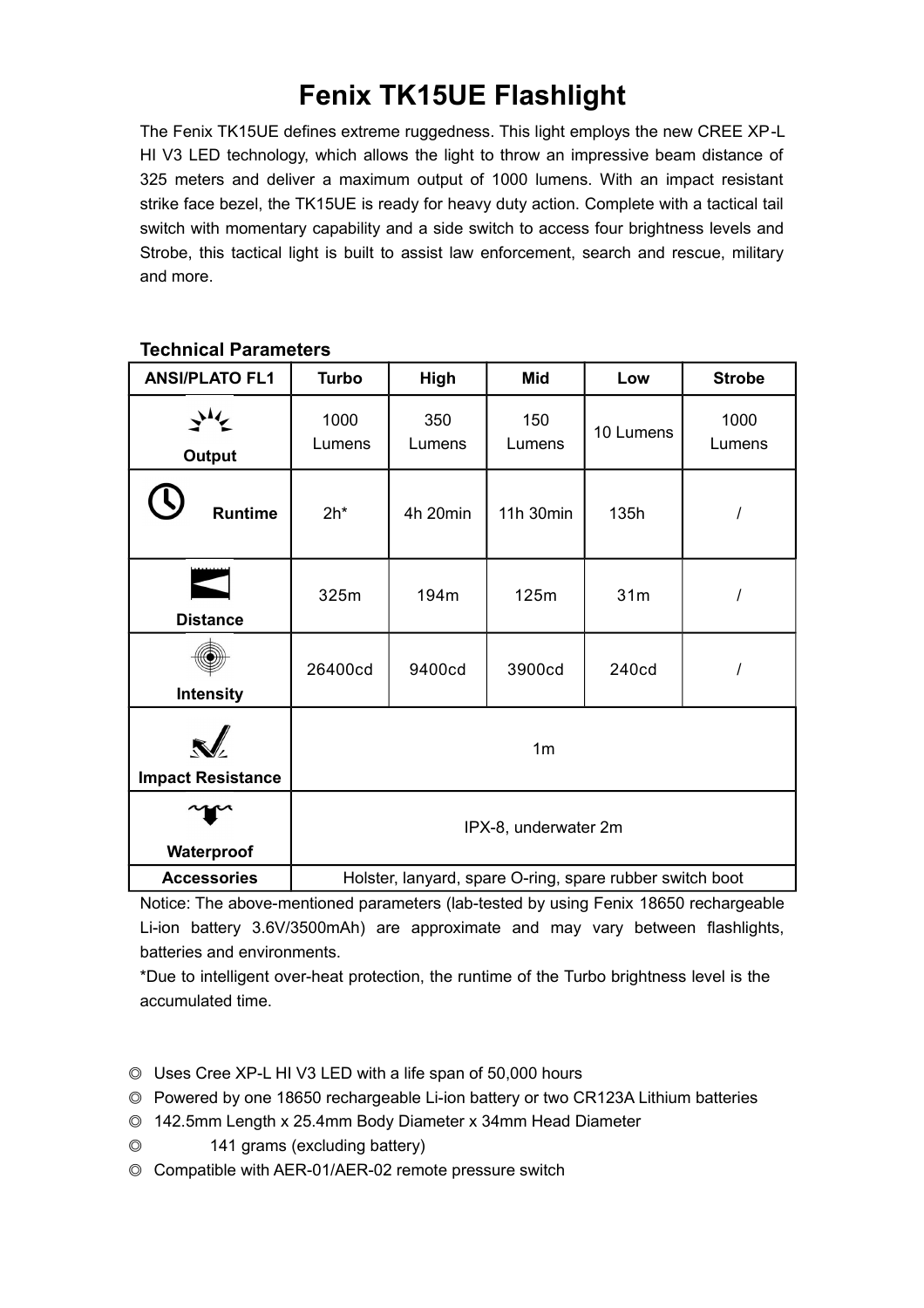- ◎ Digitally regulated output maintains constant brightness
- ◎ Reverse polarity protection, to protect from improper battery installation
- ◎ Anti-roll and anti-slip body design
- ◎ Tactical tail switch for momentary-on function
- ◎ Functional side switch for output selection
- ◎ Made of durable aircraft-grade aluminum
- © Premium type III hard-anodized anti-abrasive finish
- ◎ Toughened ultra-clear glass lens with anti-reflective coating

## Operation Instruction

The tail switch is tactical switch, the side switch is functional switch.

#### **ON/OFF**

Tap the tactical tail switch to momentarily turn on the light, release it the light will go out. Fully press the tactical switch to turn on the light constantly, press again to turn off the light.

#### **Output Selection**

With the light on, single-click the functional switch to cycle through Turbo→Low→Mid→High.

#### **Strobe**

With the light on, press and hold the functional switch for 0.5 seconds to enter into the Strobe mode, click once again to return back to General mode.

#### **Intelligent Memory Circuit**

The flashlight memorizes the last brightness used in the General mode, the next time it is turned on, it will recall that previously used brightness level.

#### **Over-heat Protection**

The flashlight will accumulate a lot of heat when it is working at Turbo. When the light is overheated up to  $65^{\circ}$  or above, the flashlight will automatically adjust the output in stepped way to prevent the light from overheating.

#### **Low-voltage Warning Function**

If low voltage is detected, the flashlight is programmed to downshift to a lower brightness level until to Low brightness level. When this happens at Low output mode, the flashlight blinks three times every five minutes to remind you to replace the battery. To ensure normal use, the flashlight will not turn off automatically and will work until the battery runs out completely.

| <b>Battery Specifications</b> |                   |                                  |                  |  |
|-------------------------------|-------------------|----------------------------------|------------------|--|
| <b>Type</b>                   | <b>Dimensions</b> | <b>Nominal</b><br><b>Voltage</b> | <b>Usability</b> |  |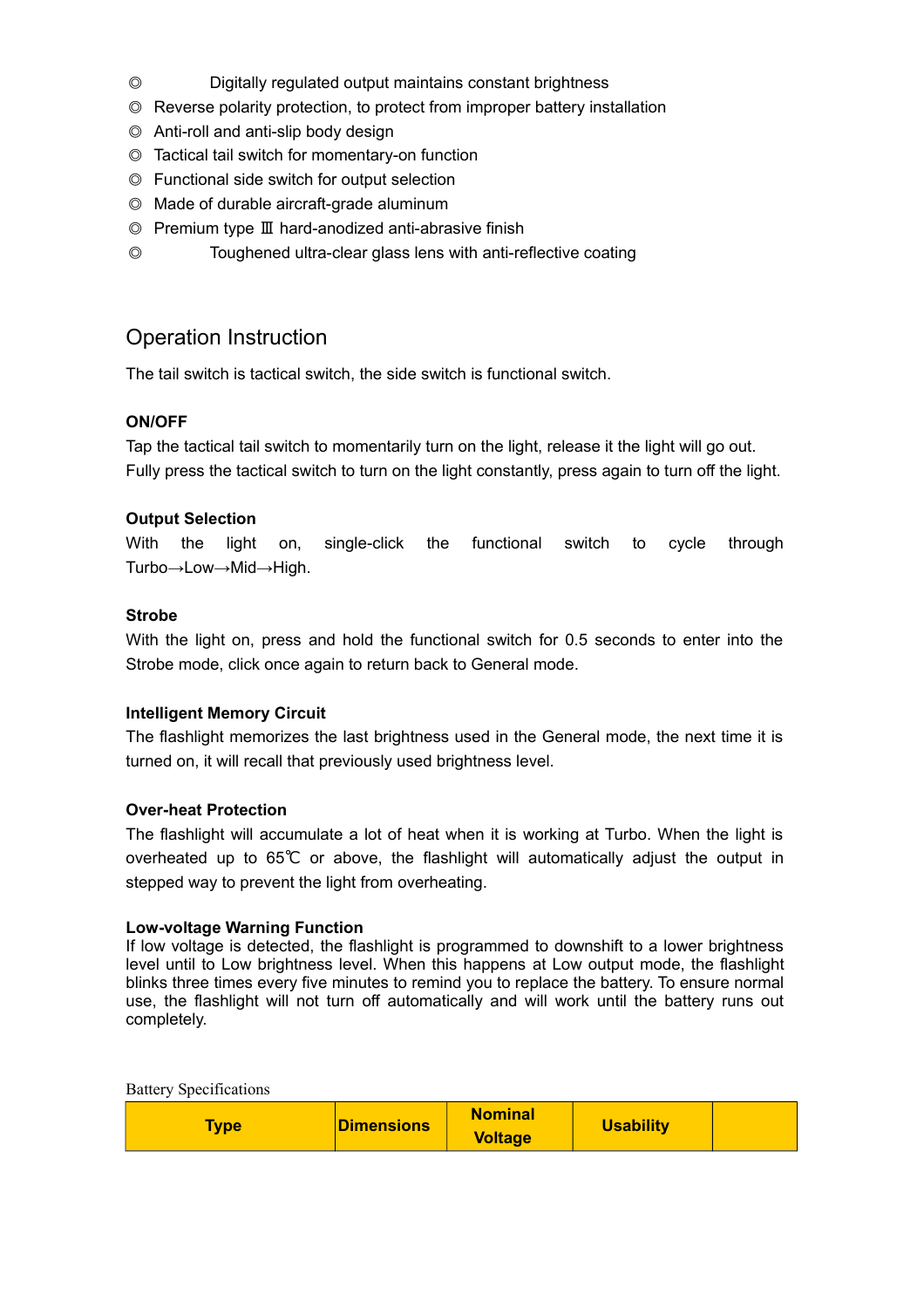| Fenix ARB-L18 Series                           | 18650         | 3.6V/3.7V | Recommended   | $\sqrt{2}$                |
|------------------------------------------------|---------------|-----------|---------------|---------------------------|
| <b>Fenix ARB-L2 Series</b>                     | 18650         | 3.6V/3.7V | Recommended   | $\sqrt{2}$                |
| Non-rechargeable Battery<br>(Lithium)          | <b>CR123A</b> | 3V        | Usable        |                           |
| Rechargeable Battery (Li-<br>ion)              | 18650         | 3.6V/3.7V | Cautious*     |                           |
| Rechargeable Battery (Li-<br>ion)              | 16340         | 3.6V/3.7V | Cautious*     |                           |
| Rechargeable Battery<br>(LiFePO <sub>4</sub> ) | 18650         | 3.2V      | <b>Banned</b> | $\boldsymbol{\mathsf{x}}$ |

Warning: Please do not mix batteries of different brands, sizes, capacities or types. Doing so can cause damage to the flashlight or the batteries being used.

\*18650/16340 Li-ion batteries are powerful cells designed for commercial applications and must be treated with caution and handled with care. Quality batteries with circuit protection will reduce the potential for combustion or explosion but cell damage or short circuiting are potential risks the user assumes.

## Battery Replacement

Unscrew the tail cap to insert the battery with the anode side (+) towards the light head, and then screw the tail cap.

## Usage and Maintenance

◎ Disassembling the sealed head can cause damage to the light and will void the warranty.

◎ Fenix recommends using excellent quality battery. If the light will not be used for an extended period, remove the battery, or the light could be damaged by electrolyte leakage or battery explosion.

◎ Unscrew the tail cap one-half turn or take out the battery to prevent accidental activation during storage or transportation.

◎ Long-term use can result in O-ring wear. To maintain a proper water seal, replace the ring with an approved spare.

◎ Periodic cleaning of the battery contacts improves the lamp's performance as dirty contacts may cause the lamp to flicker, shine intermittently or even fail to illuminate for the following reasons:

Reason A: The batteries need replacing.

Solution: Replace batteries (Please confirm the correct installation of anode and cathode). Reason B: The threads, PCB board contact or other contacts are dirty.

Solution: Clean the contact points with a cotton swab soaked in rubbing alcohol.

If the above methods don't work, please refer to the warranty policy before contacting your authorized distributor.

## Product Warranty

Fenix will replace products with documented manufacturing defects within 15 days of